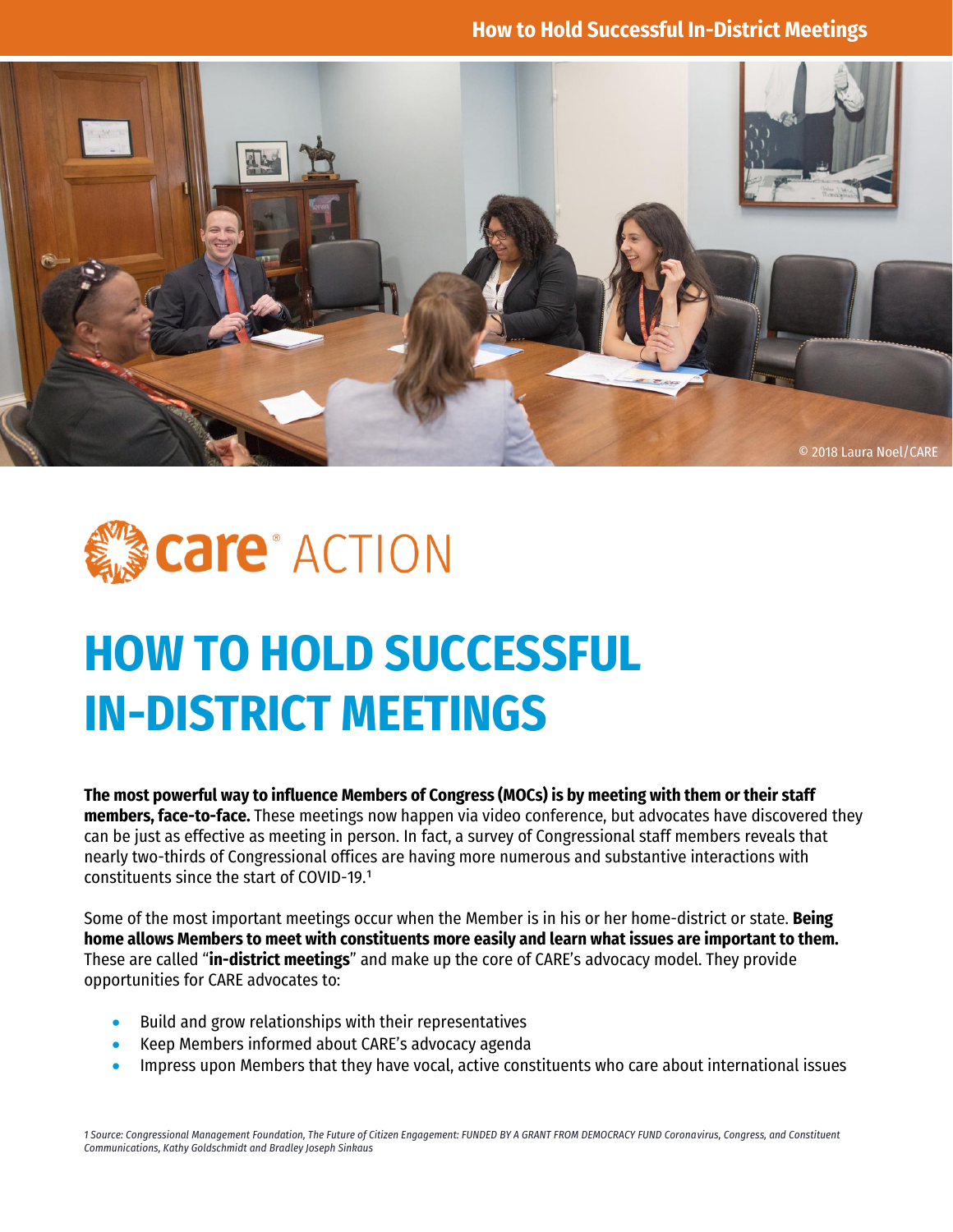# **Which Is Better: Meeting with Members of Congress or Staff?**

*The short answer is, they're both great! It's critical to build relationships with both Members and their staff.*

#### **Meeting with a Member of Congress:**

Some in-district meetings occur with the Member. These meetings are extremely valuable for advancing CARE's agenda. When an MOC meets with a CARE advocate, they can put a constituent's face on CARE's mission to eradicate poverty. Members are usually impressed that advocates in their district make time to discuss foreign assistance and they're often eager to hear what's happening on the ground in countries where CARE works. These meetings provide powerful opportunities to influence MOCs and support CARE's mission.

#### **Meeting with Congressional staff:**

Most in-district meetings occur with staff members from the Member's office. All legislators rely heavily on staffers, who control the flow of information. That's why meetings with staffers are so important. While most in-district staff members work on domestic (local and national) issues, they are willing to speak with constituents on a variety of issues and relay messages to foreign policy staffers in Washington, D.C. These meetings also help advocates gain access to the legislator at a future date.

# Step by Step: Scheduling and Preparing for In-District Meetings

The key to making in-district meetings effective is to be **prepared**, **focused**, **informative** and **friendly**. These tips will help you prep for your in-district meetings.

#### **"It is an amazing feeling to sit at a table with someone that you know has the**

**ability to make a decision and understand you're a part of that decision."**

**— Jennifer Wells, CARE advocate, West Virginia**

#### **1. Reach out to your Regional Advocacy Manager**

CARE Action's team of Regional Advocacy Managers (RAM) are spread across the U.S. to be your connection to CARE's legislative agenda and global work on-the-ground. Ahead of your meeting, they can:

- Let you know when congressional recess dates are so you can schedule a meeting when your Member is in the district
- Provide all the background information and talking points you'll need during your meeting.
- Help you connect with other CARE advocates in your district who can attend your meeting with you. Your RAM might join the meeting, too!



are<sup>®</sup> ACTION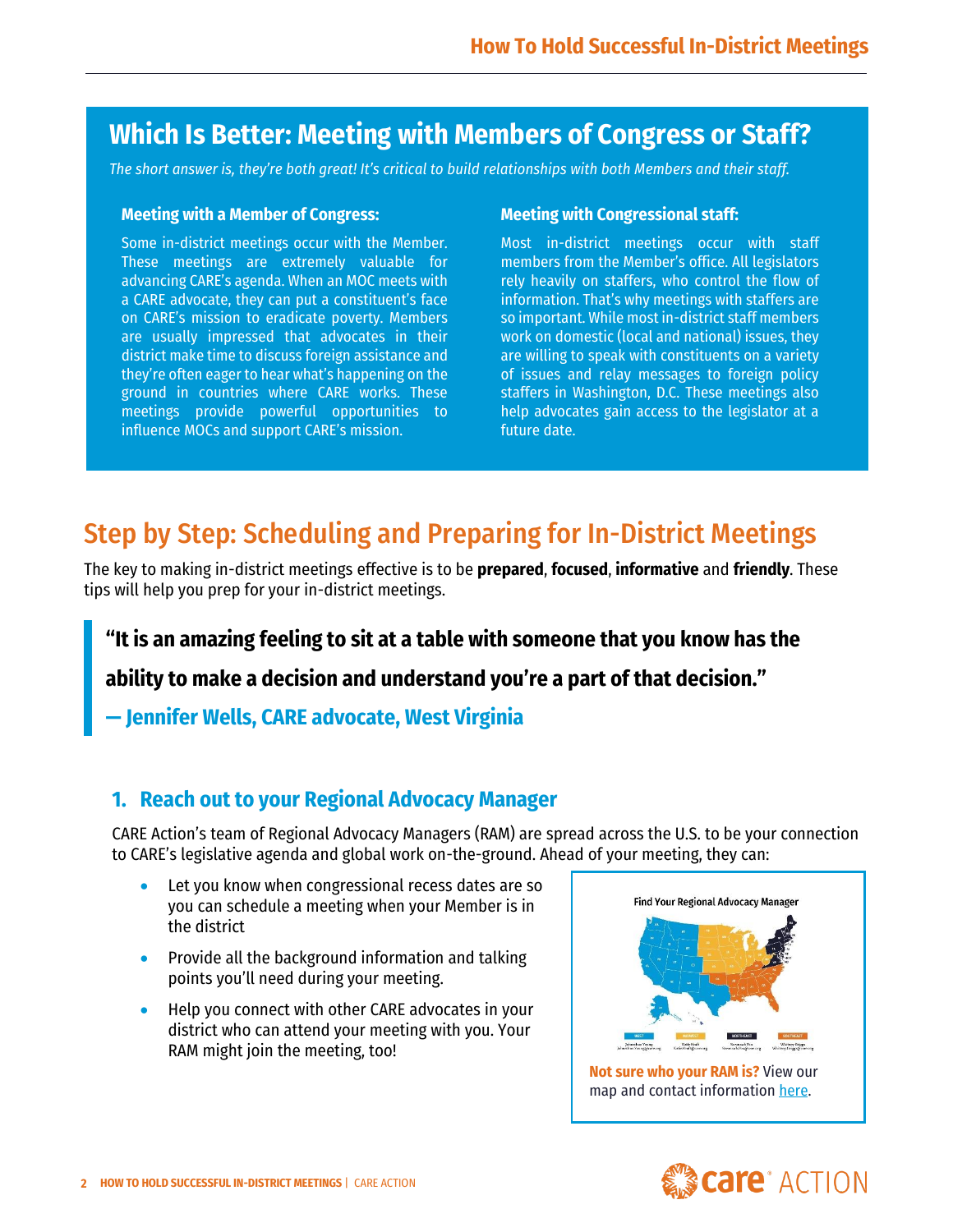# **2. Schedule an in-district meeting**

- Visit your Member's website and get the **contact information (email and phone number) for their appointment scheduler**. If you cannot find this information, reach out to your RAM.
- Send an email that's addressed to your Member but directed to the attention of their scheduler. (Find a pre-written template below!)
- Use a subject line like, *'Scheduling a meeting with [Member Name] and CARE'*
- In the body of the email:
	- o Request a meeting time and date at least a week in advance of the day you want to meet
	- $\circ$  Tell the scheduler what topics you want to discuss
	- $\circ$  List who will attend the meeting with you, like fellow advocates or a RAM
	- o Mention any specific date or dates you'd like to schedule
	- o **Pro tip:** Try to schedule your meeting on a Monday or Friday when your member of Congress may not be in Washington, D.C.

**"I was very nervous to meet my Congressman before that first advocacy meeting. Four years later, I realize how empowering that moment was."** 

**— Tina Hanson, CARE advocate, California**

#### **Email Template:**

*Hello \_\_\_\_\_\_\_\_\_\_\_\_\_ (Staffer Name),*

*Hope you're well! My name is\_\_\_\_\_\_\_\_\_\_\_\_\_\_ and I'm a constituent of Senator/Congressperson \_\_\_\_\_\_\_\_\_\_\_\_. I'm also an advocate for CARE, a leading humanitarian organization that works to defeat global poverty.* 

*A group of CARE advocates and myself would like to request a meeting with Senator/Congressperson \_\_\_\_\_\_\_\_\_\_\_\_ to discuss \_\_\_\_\_\_\_\_\_\_\_\_\_\_\_ (name of bill or issue).*

*Would the Senator/Congressperson have any availability to meet with us the week of \_\_\_\_\_\_\_\_\_\_\_ on Monday, Wednesday, or Friday afternoon? I've provided a list of constituents below who also plan to join this meeting.*

*Please let me know if you need any additional information. I look forward to hearing from you.*

*Your Name Your Phone Number Your Email*

## **3. Follow-up and be persistent**

Don't be surprised if you don't hear back from the scheduler immediately and need to follow-up via email or phone. They're busy people, but this is their job, so be persistent and patient. You may have to target a few dates before you find one that works. Let your RAM know, once you've set the date.

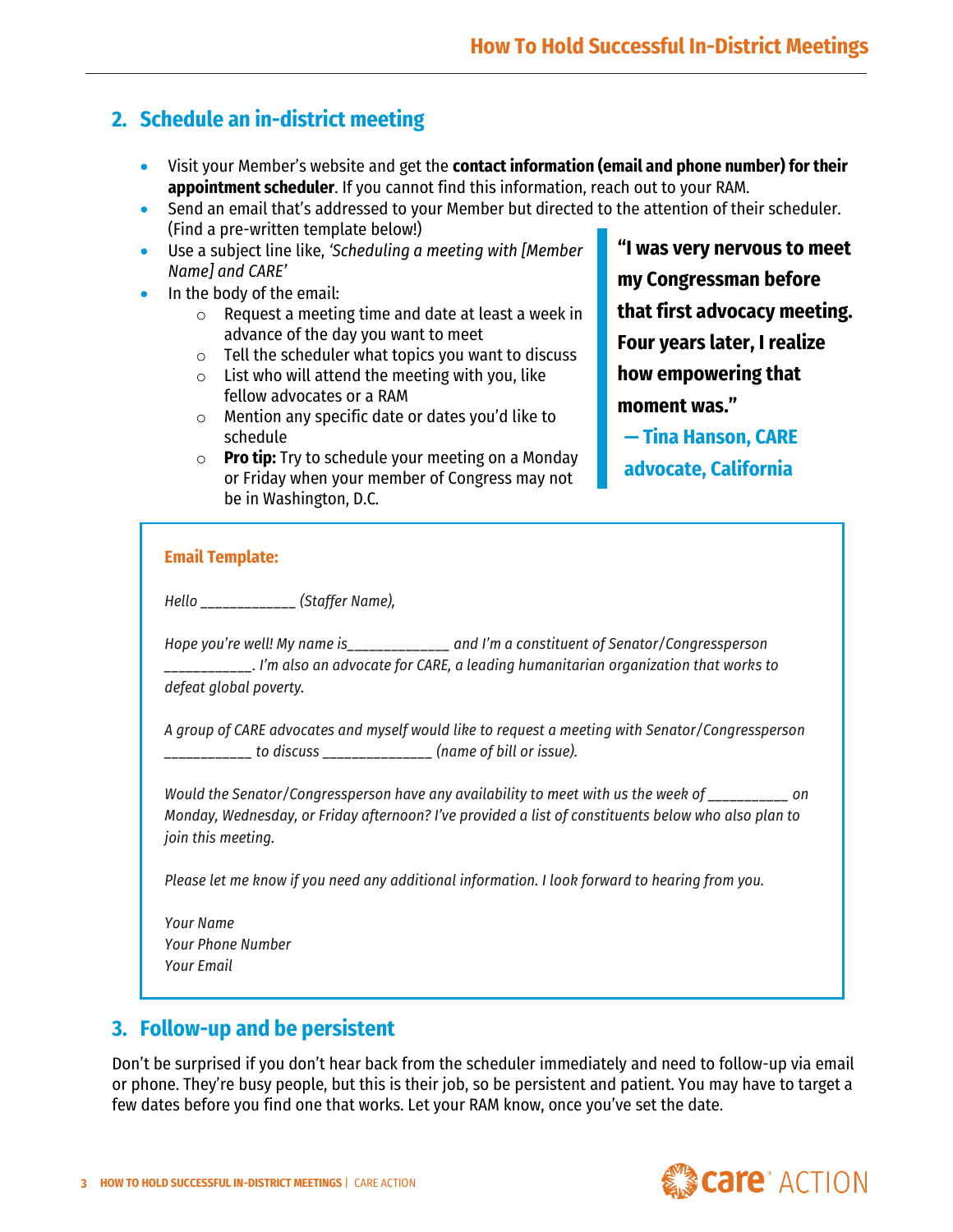## **4. Form your delegation**

A team of advocates is called a "delegation." **There's power in numbers and having more than one advocate (but fewer than five) in your delegation makes in-district meetings more memorable and influential.** Contact friends, other CARE supporters or community members in your area and ask them to join your meeting or ask your RAM to connect you with other advocates. In-district meetings are great opportunities to bring new advocates to the table. So, invite a friend! Reassure them that they don't have to speak up if they don't feel ready and that **their presence alone speaks volumes**.



© 2018 Carey Wagner/CARE

#### **5. Schedule a pre-meeting**

**Schedule a time with your RAM and your delegation** to go over talking points and determine each person's role in the meeting. While you don't have to be an expert, you do want to be as well-prepared as you can be for your in-district meeting. **Study talking points and background information provided by your RAM** and take notes to refer to in your meeting.

Lastly, decide where you'll meet on your meeting day (if meeting in-person) and **make sure each advocate has all the information they need,** including contact information for each member of the delegation, the district office, and dial-in instructions if meeting virtually.

#### **6. Plan your meeting**

**Make sure each delegate has a role to play in the meeting.** Commonly, one person introduces CARE, others handle legislative topics, another makes the ask and offer and says thanks. Break it up however is most appropriate for your delegation. **An in-district meeting will be approximately 30 minutes (or less) and will follow a simple agenda:**

- **Introduce yourselves:** Each delegate introduces themselves and, in a sentence or two, explains why they advocate for CARE. One delegate introduces CARE's history, work and mission.
- **Make it a conversation:** Take a moment to ask staff questions about their work, travel experiences, or specific areas of focus. Ask the Member if they've travelled internationally or if they hear about global issues often. Their answers will help inform how familiar they are with U.S. global leadership and may guide the basis of your relationship.
- **Make your point:** The main purpose of your meeting will be to discuss CARE's legislative priorities. Your RAM can provide specific talking points and the legislative agenda you'll discuss. Most meetings cover 1-3 specific legislative "asks."



**[WATCH:](https://www.facebook.com/30139072158/videos/854563548622902)** Not sure how to talk about CARE and its mission? Show this video in your meeting or use it to familiarize yourself with CARE!

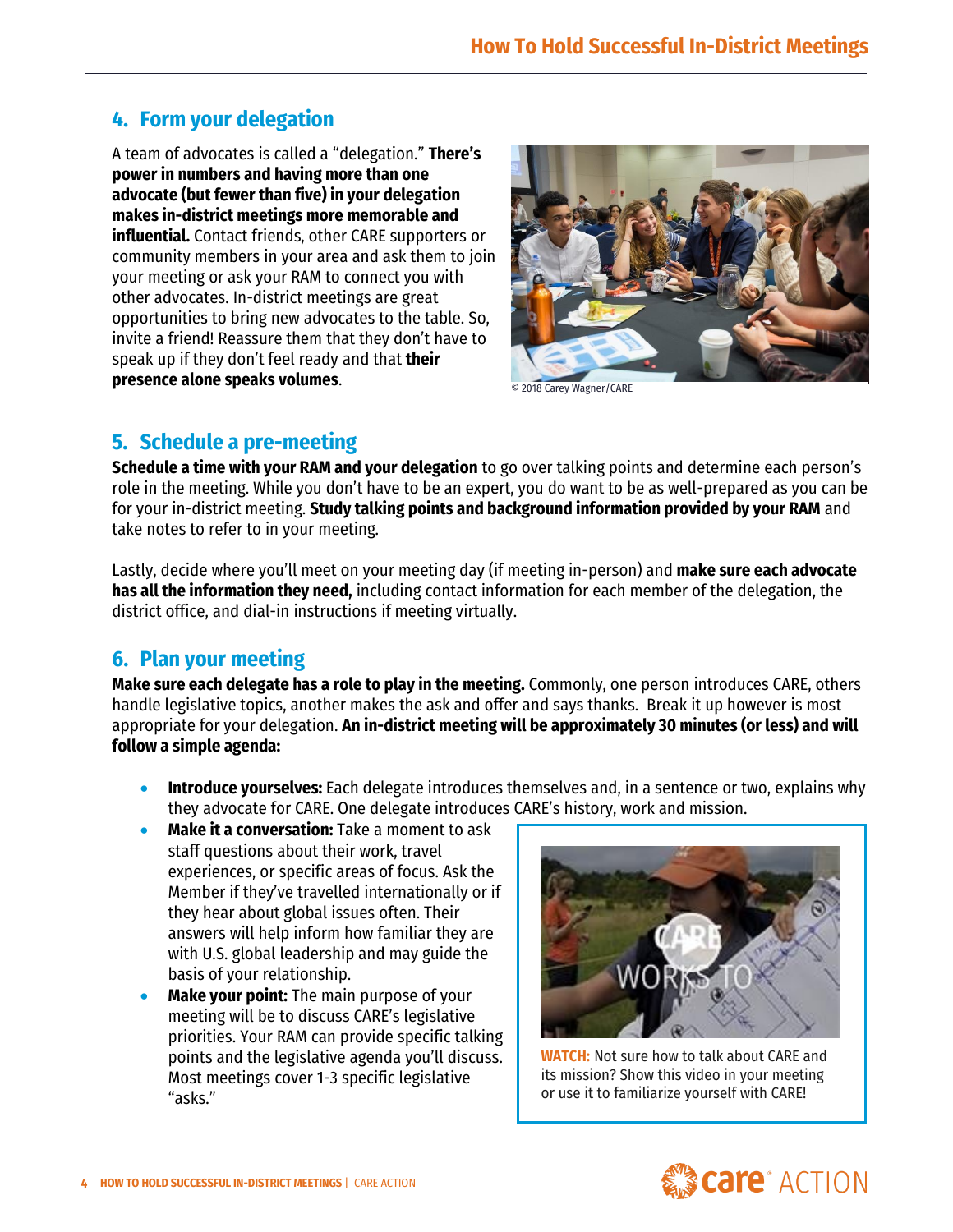- **Make the ask**: Close your meeting by asking for the Member's support, signature or sponsorship of CARE's legislative agenda items.
- **Offer yourself and CARE as a trusted ally**: CARE is a highly respected resource for U.S. global leadership, global development, humanitarian aid, and poverty eradication. Tell your Member or staff that CARE can provide any information they need to confidentially and effectively stand by CARE's legislative agenda. Leave your own, your RAM's or another CARE staffer's contact information behind.
- **Say "Thanks!":** Good manners, professionalism and respect are essential, whether you have your Member's support or not. Thank them for their time and for representing the constituents in their district who support CARE.

### **7. Follow up with the scheduler**

- Confirm your meeting date, time, location or log-in information (if meeting virtually)
- Let them know who will attend your meeting and what the final agenda will be
- Get directions to the office or information about how to log in virtually
- Provide a number where you can be reached if anything changes

# **Don't Forget…**

- **If you're meeting in person:** Make sure you have directions, transportation and time to park and/or walk to your Member's office.
- **If you're meeting online:** Make sure you have a quiet space, a computer, strong wi-fi connection, and the log-in information for your meeting.

## **8. At the meeting**

•

Now that you've prepped for your in-district meeting, **get ready to make a difference just by being yourself**.

- **Be on time**. Whether in the office or online, be ready to go at your specified meeting time. If you have to be late for any reason, call your Member's office and let them know.
- **Introduce yourself, mention that you live in your Member's district and why you advocate for CARE.** Practice this part in advance so you can say it all in just a couple sentences.
- **Follow your meeting plan** and discuss the agenda items assigned to you.



© 2018 Carey Wagner/CARE

- **Swap contact info with your Member or staffer**. You'll use this to send a thank you email after the meeting, to provide answers to their questions and to stay in touch throughout the year.
- **Bring leave-behind materials** or provide links where staffers or the Member can learn more about the topics you discussed.
- **Take pictures** (if the entire delegation gives consent) to share with your RAM and post on social media!